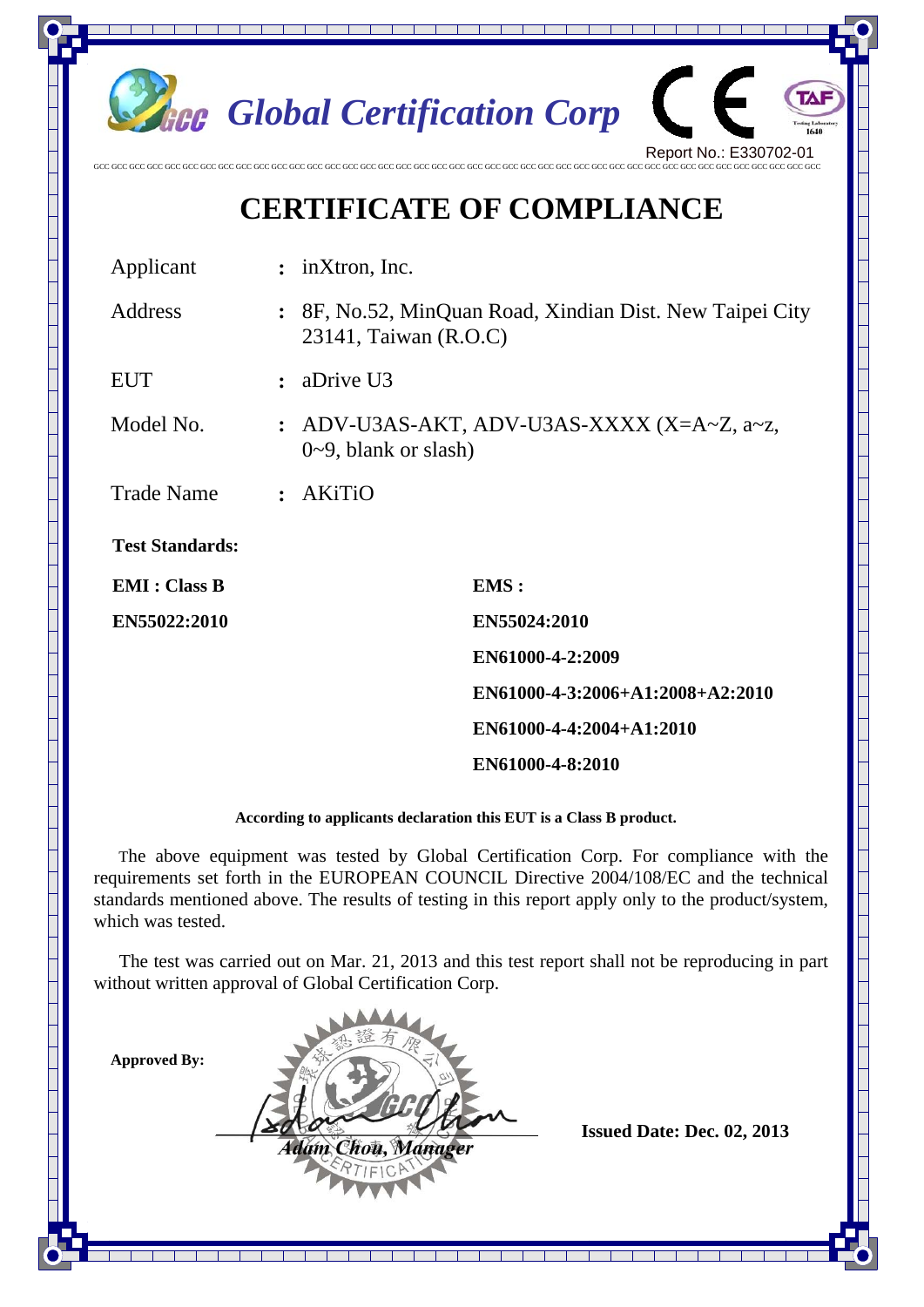





## Report No.:F330702-01

## **CERTIFICATE OF COMPLIANCE**

GCC GCC GCC GCC GCC GCC GCC GCC GCC GCC GCC GCC GCC GCC GCC GCC GCC GCC GCC GCC GCC GCC GCC GCC GCC GCC GCC GCC GCC GCC GCC GCC GCC GCC GCC GCC GCC GCC GCC GCC GCC

**For the following equipment :** 

**Equipment Under Test** : aDrive U3

**Model No. :** ADV-U3AS-AKT, ADV-U3AS-XXXX (X=A~Z, a~z, 0~9, blank or

slash)

**Applicant:** inXtron, Inc.

8F, No.52, MinQuan Road, Xindian Dist. New Taipei City 23141, Taiwan (R.O.C)

Is here with confirmed to comply with the requirements set out in the FCC Rules and Regulations Part 15 Subpart B and CISPR 22 and the measurement procedures were according to ANSI C63.4-2009. The said equipment in the configuration described in this report shows the maximum emission levels emanating from equipment are within the compliance requirements.

**FCC part 15 subpart B Class B** 

The test was carried out on Mar. 21, 2013 at Global Certification Corp.



Adam Chou, Manager

(Place) (Date) (Signature) Designation Number: TW1069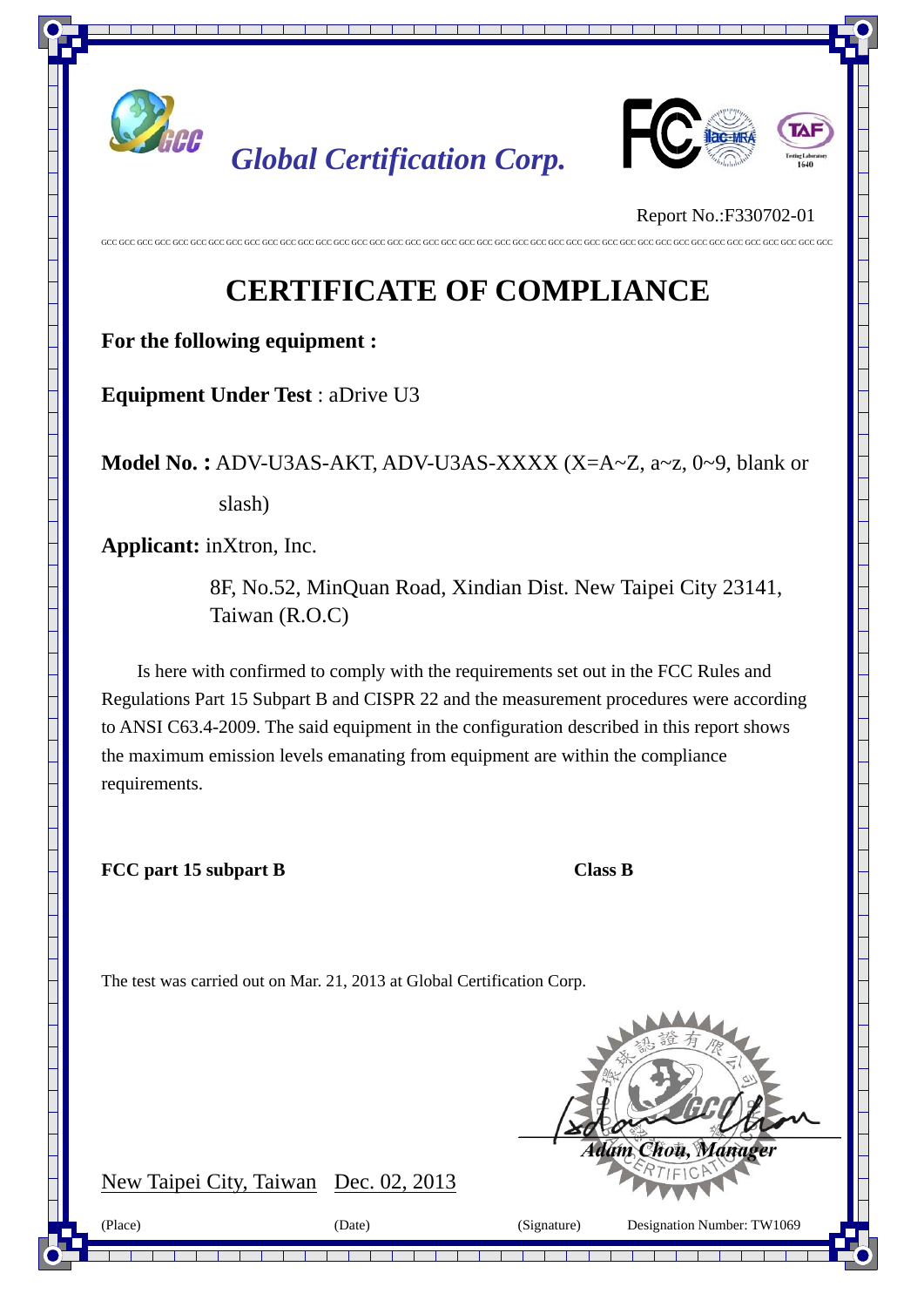|           | 報驗義務人代碼               | 編      |
|-----------|-----------------------|--------|
| 符合性聲明書    | Code of the applicant | Number |
| $\lambda$ | D33320                |        |

編 號

**Declaration of Conformity**

附件二

本符合性聲明書應依商品檢驗法規定備齊相關技術文件後始得簽具 **Please check all the related technical documents in accordance with the Commodity Inspection Act before signing the form.**

| 報驗義務人:<br>原形研發股份有限公司                                                                                                      |  |
|---------------------------------------------------------------------------------------------------------------------------|--|
| <b>Obligatory Applicant</b>                                                                                               |  |
| 新北市新店區民權路 52 號 8 樓<br>地址:                                                                                                 |  |
| Address                                                                                                                   |  |
| 電話:<br>886-2-2914-0828<br>Telephone                                                                                       |  |
| 商品中(英)文名稱: 堂中冰鑽<br>Commodity Name                                                                                         |  |
| 商品型式(或型號): ADV-U3AS-AKT                                                                                                   |  |
| Commodity Type (Model)                                                                                                    |  |
| 符合之檢驗標準及版次: CNS 13438 95 年 06 月 01 日之完整版<br>Standard(s) and version                                                       |  |
| 試驗報告編號: B330702-01<br><b>Test Report Number</b>                                                                           |  |
| 試驗室名稱及代號:<br>環球認證有限公司                                                                                                     |  |
| Testing laboratory name and designation number                                                                            |  |
| $SL2$ -IN-E-0045                                                                                                          |  |
| 符合性聲明檢驗標識及識別號碼:                                                                                                           |  |
| The form of the DoC marking appears like this<br><sub>or</sub>                                                            |  |
|                                                                                                                           |  |
| D33320<br>D33320                                                                                                          |  |
| 茲聲明上述商品符合商品檢驗法符合性聲明之規定,若因違反本聲明書所                                                                                          |  |
| 聲明之內容,願意擔負相關法律責任。                                                                                                         |  |
| I hereby declare that the listed commodity conforms to Declaration of Conformity requirements stipulated in the Commodity |  |
| Inspection Act. I agree to take any legal obligations should violations against the Declaration of Conformity occur.      |  |
|                                                                                                                           |  |
| 報驗義務人:<br>原形研發股份有限公司<br>(簽章)                                                                                              |  |
|                                                                                                                           |  |
| (Signature)<br><b>Obligatory Applicant</b>                                                                                |  |
| 102<br>華<br>12<br>月<br>02<br>國<br>中<br>民<br>年<br>日                                                                        |  |

DATE (year) (month) (day)